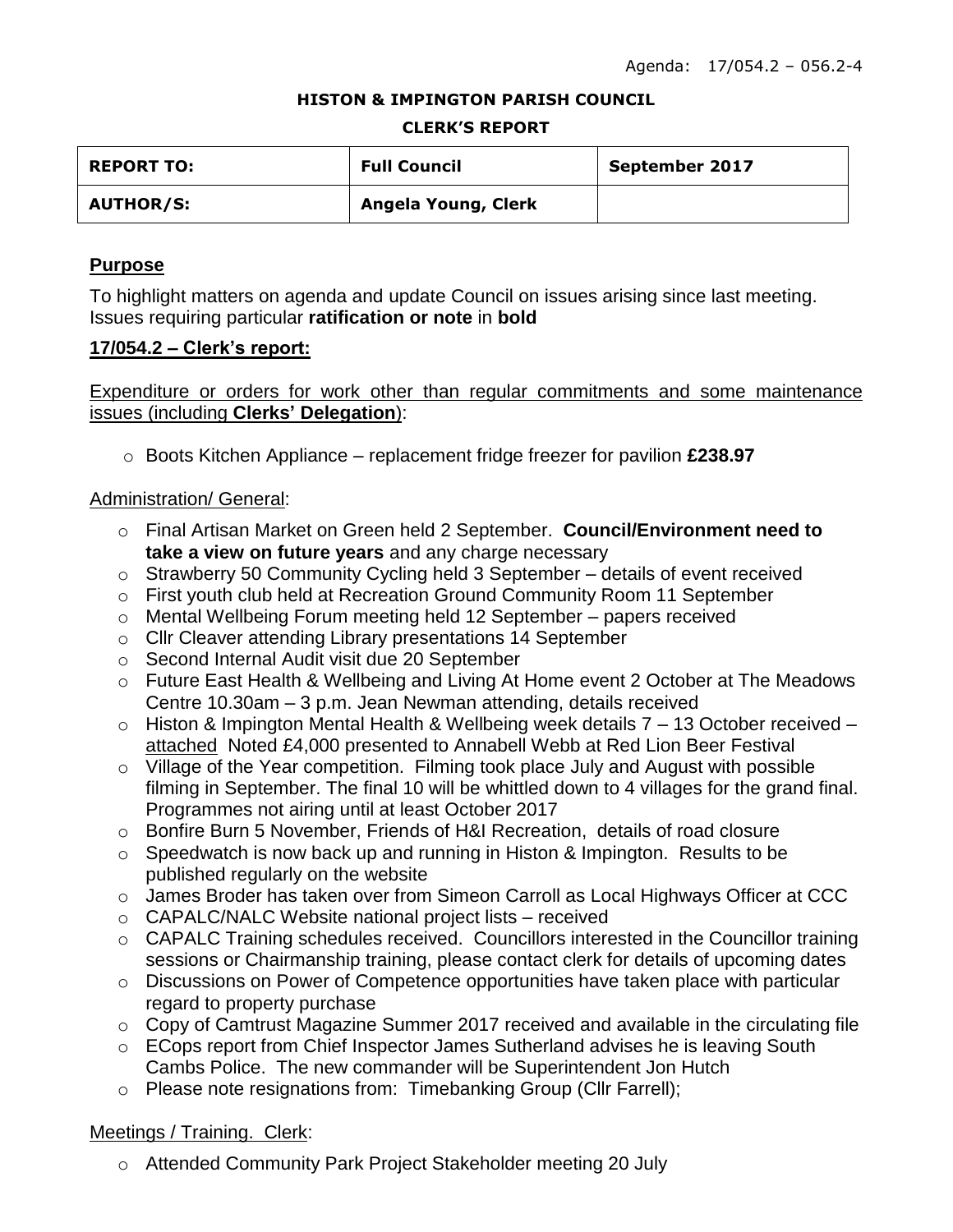- o Attended meetings 21 July and 30 August with Archangel re Community Park Project
- o Met with Youth Liaison Officer 27 July to review Termly report
- o Met with Cllr Nudds 27 July to review outstanding Environment Committee projects
- o Attended LCPAS Training Data Protection; Freedom of Information; Power of Competence with staff and Councillors 27 July. Overheads provided to all.
- o Met with SCDC S106 officer and Cllr Davies 28 July to plan funding applications required by SCDC
- o Met with Community Park Project Convener 31 July for planning purposes
- o Met with Environment Chair 7 and 14 August to plan agenda
- o Met with Neighbourhood Plan members 7 August to review records
- o Met with Older Persons Co-Ordinator and CPP WP members 10 August
- o Met with CPP WP members 14 August to review Solicitors comments on Conditional Purchase Agreement. Met with Flagship Homes and CPP WP members 22 August. Met with SCDC Sec 106 Officer, Cllrs Ing and Davies. Meetings also held with Solicitor and PC Consultant. Meeting due with Traffic and Access Consultants 15 September.
- o Staff meeting held 22 August
- o Attended Newsletter editorial team meeting 22 August **– copy deadline 12 September**, for delivery from 20 September
- $\circ$  Attended meeting with CCC Highways 24 August to look at cyclical maintenance notes see below
- o Clerks & Councillors Catch Up date at Hemingford Abbots now re-arranged for 22 September £25 per attendee. Agenda topics include: Increasing your Digital Influence; Digital Mapping and the Digital Council. **Please advise if you would like to accompany Clerk**
- o ACRE AGM due 26 September 2pm 5pm at Whittlesford. Details on request
- o County Council Innovate and Cultivate workshop 27 September 2pm 4.15pm at St Ives. Details on request. Applications deadline 26 October
- o Clerk and Assistant Clerk attending Finance training 12 October at CCVS
- o Connections Bus Project AGM 23 October 7 9pm StAC Histon. RSVP by 9 October, contact clerk for details
- o Neighbourhood Plan Assistant Clerk met Chivers and new owners of Tesco site with Cllr Jenkins
- $\circ$  Neighbourhood Plan members of the group met with representatives of Rowleys
- o Neighbourhood Plan Workshop held 12 September
- o Weekly meeting date set between Chair and Clerk (s)

# Staff matters and holiday/TOIL dates:

- o **AY now routinely takes Wednesday as day off. LM continues to take Fridays**. Both are subject to change if diary/workload dictates
- $\circ$  COB since 1 July 2017 works 37 hours Monday Friday
- o Office closed Friday 22 September; Wednesday 4 October
- o **Please note clerk(s) holiday dates in your diary if you are affected**.
- o COB annual leave: 22 September 29 September inc
- o **Please let Clerk know your holiday dates** as this greatly aids arrangements in the Council diary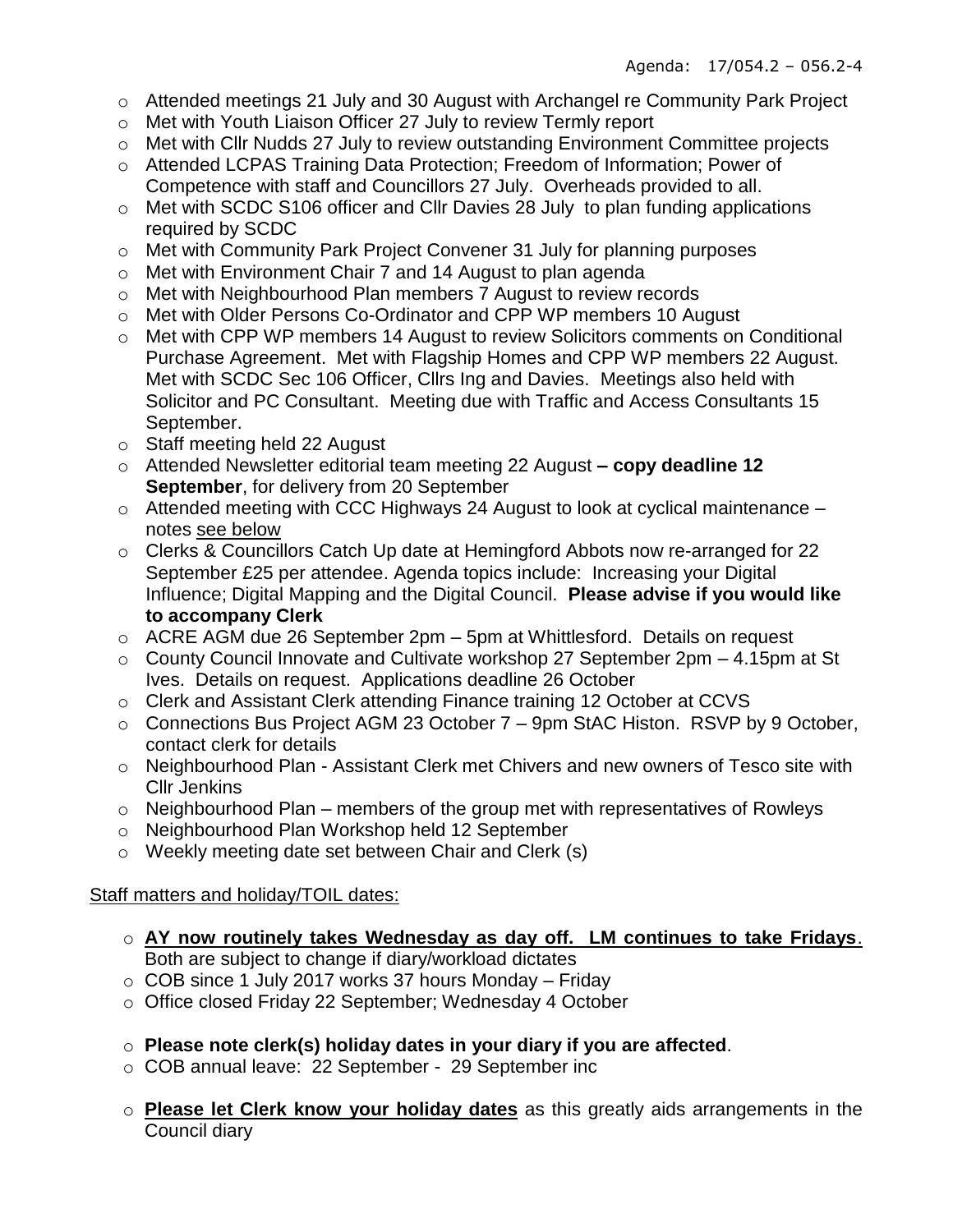### **HISTON & IMPINGTON PARISH COUNCIL**

### **FINANCE REPORT**

| <b>REPORT TO:</b> | <b>Full Council</b>                   | 13 September 2017 |
|-------------------|---------------------------------------|-------------------|
| <b>AUTHOR/S:</b>  | Lynda Marsh, Office<br><b>Manager</b> |                   |

# **Purpose**

To list accounts paid by delegated approval, and payment of outstanding accounts

 $\circ$  Accounts paid by delegated approval – to note only:

| <b>Expenses paid by</b> |                                               |           |        |           |
|-------------------------|-----------------------------------------------|-----------|--------|-----------|
| <b>DDR</b>              |                                               |           |        |           |
| <b>Beneficiary</b>      | Description                                   | Net       | Vat    | Gross     |
| Sharp - Copy IT Ltd     | Copier reading                                | 75.53     | 15.11  | 90.64     |
| Barclaycard             | Replacement fridge/freezer, kettle, microwave | 356.79    | 23.56  | 380.35    |
|                         | Hisimp hosting renewal,                       |           |        |           |
| <b>Team Flitwick</b>    | Gasoil                                        | 345.00    | 17.25  | 362.25    |
| <b>British Gas</b>      | Electricity account                           | 927.78    | 185.55 | 1,113.33  |
| <b>British Gas</b>      | Feeder Pillar - The Green                     | 50.80     | 2.54   | 53.34     |
| London Fuel Ltd         | Unleaded fuel                                 | 22.35     | 4.47   | 26.82     |
| Siemens Financial       | Copier lease rental                           | 194.34    | 38.86  | 233.20    |
| Barclaycard             | Online Playgrounds - wet pour repair kit      | 112.00    |        | 112.00    |
| London Fuel             | Unleaded fuel                                 | 28.09     | 5.62   | 33.71     |
| Copy IT (Sharp)         | Copier reading                                | 53.21     | 10.64  | 63.85     |
| PHS Group               | Annual 'Duty of Care' certificate             | 73.40     | 14.68  | 88.08     |
| <b>PWLB</b>             | Pavilion Loan - pmt 24 of 50, completion loan | 11,987.18 | ٠      | 11,987.18 |
|                         | pmt 21 of 48                                  |           |        |           |
| <b>British Telecom</b>  | Phone and broadband account                   | 226.89    | 45.37  | 272.26    |
| Total                   |                                               | 14,453.36 | 363.65 | 14,817.01 |

| <b>Expenses paid</b>   |                                          |            |        |           |
|------------------------|------------------------------------------|------------|--------|-----------|
| <b>Cheque</b>          |                                          |            |        |           |
| <b>Beneficiary</b>     | Description                              | <b>Net</b> | Vat    | Gross     |
| Came & Co              | Annual insurance premium                 | 7,801.60   |        | 7,801.60  |
| I A Levitt             | Repairs to display board on The Green    | 40.00      |        | 40.00     |
| <b>Richardson Tree</b> | Emergency works: Coppice, Copse, H/Park, | 950.00     | 190.00 | 1,140.00  |
| Surgery                | allotments                               |            |        |           |
| PA Collacott & Co      | Replace faulty light in pavilion         | 159.04     | 31.81  | 190.85    |
| <b>ESPO</b>            | Office supplies, litter pickers, gloves  | 387.24     | 77.45  | 464.69    |
| Site & Maintenance     | Repair to barrier in compound            | 92.00      | 18.40  | 110.40    |
| Camb City Cnl          | Kings Meadow W/P - room hire             | 9.65       |        | 9.65      |
| L M Dewar              | Pavilion cleaning - July                 | 337.45     |        | 337.45    |
| Total                  |                                          | 9,776.98   | 317.66 | 10,094.64 |

| <b>Expenses paid by</b><br><b>BACS</b> |                                                  |       |      |       |
|----------------------------------------|--------------------------------------------------|-------|------|-------|
| <b>Beneficiary</b>                     | Description                                      | Net   | Vat  | Gross |
| Orchard Park CC                        | Part travel claim re SLCC Regional<br>Conference | 13.76 |      | 13.76 |
| <b>NALC</b>                            | LCR annual subscription                          | 17.00 |      | 17.00 |
| <b>CBS Office Solutions</b>            | Stationerv                                       | 25.60 | 5.12 | 30.72 |
| Hunts Dist Cnl                         | Tree Seminar – Tree Warden to attend             | 52.00 | -    | 52.00 |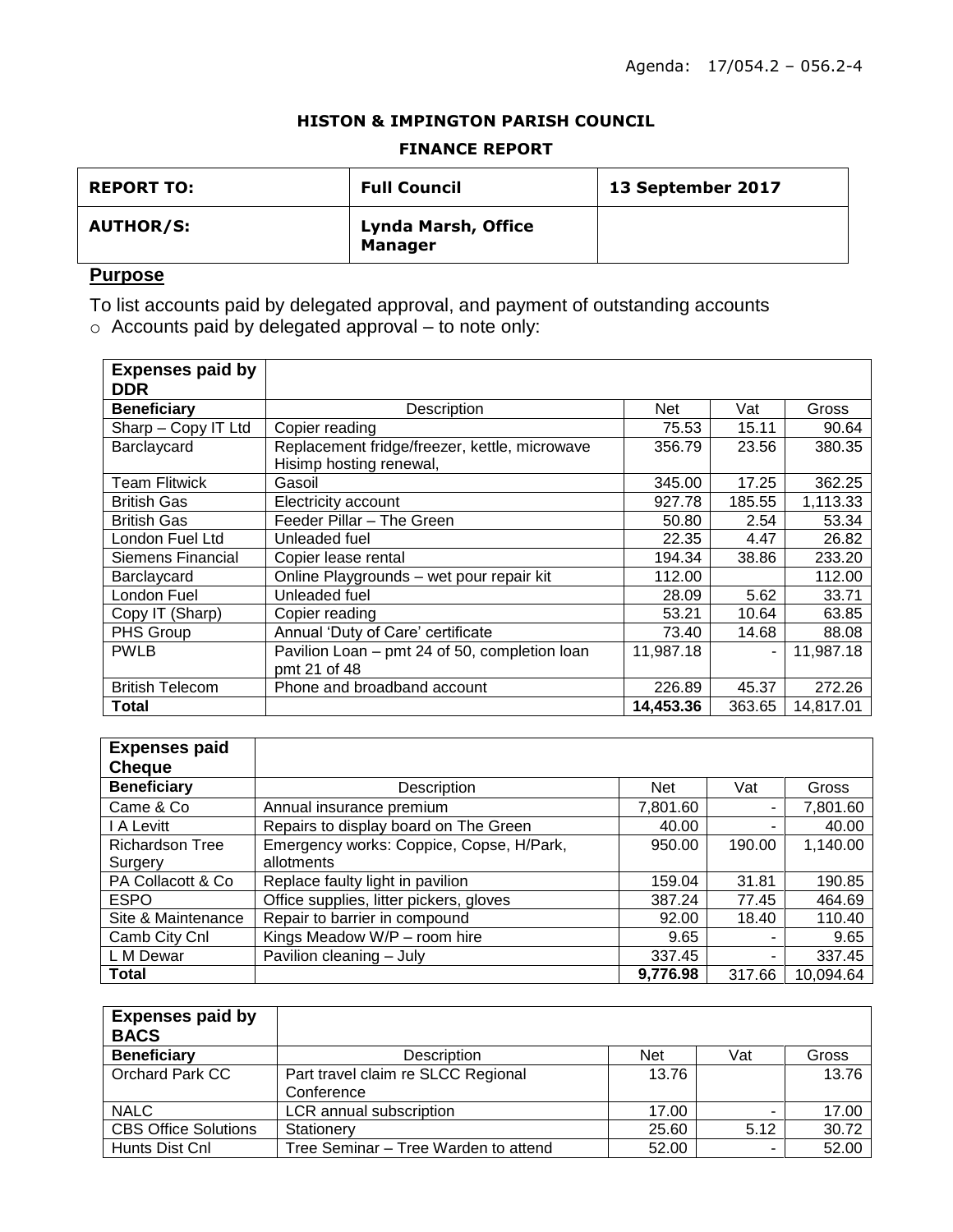Agenda: 17/054.2 – 056.2-4

| Roger Hovells              | Office and bus shelter cleaning              | 100.00    |          | 100.00    |
|----------------------------|----------------------------------------------|-----------|----------|-----------|
| D A Pest Control           | Control of moles                             | 105.00    |          | 105.00    |
| <b>Ridgeons Ltd</b>        | Spray marking paint, cable ties, emulsion    | 140.47    | 28.10    | 168.57    |
| Site & Maintenance         | Transport Piaggio for repairs, repairs to    | 203.00    | 40.60    | 243.60    |
|                            | scarifier                                    |           |          |           |
| <b>B</b> M Kempton Ltd     | Repairs to Piaggio                           | 240.00    | 48.00    | 288.00    |
| L M Dewar                  | Pavilion cleaning - June                     | 298.07    |          | 298.07    |
| <b>Buchans Landscapes</b>  | Grasscutting - July                          | 1,818.94  | 363.78   | 2,182.72  |
| Gaskin Bros Ltd            | Pump restoration (grant and donations apply) | 1,890.00  | 378.00   | 2,268.00  |
| <b>Fenland Leisure Ltd</b> | South Road - replacement roundabout          | 6,095.06  | 1,219.01 | 7,314.07  |
| <b>Connections Bus</b>     | Youth work contract - September to           | 7,333.00  |          | 7,333.00  |
| Project                    | December 2017                                |           |          |           |
| <b>M5 Administration</b>   | Wages, NI and pension                        | 12,948.06 | ۰        | 12,948.06 |
|                            | Rec Groundsman expenses                      | 25.53     |          | 25.53     |
| <b>Total</b>               |                                              | 31,305.49 | 2,082.61 | 33,388.10 |

# **Accounts for approval:**

| <b>Expenses paid by</b><br><b>BACS</b> |                                                          |           |        |           |
|----------------------------------------|----------------------------------------------------------|-----------|--------|-----------|
| <b>Beneficiary</b>                     | Description                                              | Net       | Vat    | Gross     |
| Roger Hovells                          | Office cleaning                                          | 30.00     |        | 30.00     |
| P A Collacott & Co                     | Call out to assess damage to floodlights                 | 45.00     | 9.00   | 54.00     |
| Site & Maintenance                     | Weld repair to slide on Green play area                  | 50.00     | 10.00  | 60.00     |
| Cam Alarms                             | Half yearly 50% fire alarm service                       | 68.00     | 13.60  | 81.60     |
| Getmapping plc                         | 'Parish Online' annual subs                              | 70.00     | 14.00  | 84.00     |
| <b>CSA</b>                             | Wash room supplies                                       | 153.21    | 30.64  | 183.85    |
| <b>Scamblers</b>                       | Repairs to brush cutter                                  | 174.70    | 34.94  | 209.64    |
| Nimbus Lightning                       | Annual service                                           | 180.00    | 36.00  | 216.00    |
| <b>Protection Ltd</b>                  |                                                          |           |        |           |
| <b>Tates Treeworks</b>                 | Raise crowns on trees alongside MUGA                     | 240.00    |        | 240.00    |
| Rigby Taylor                           | Fertilisers                                              | 422.00    | 48.80  | 470.80    |
| <b>Munro Building Serv</b>             | Annual planned maintenance contract                      | 820.00    | 164.00 | 984.00    |
| Ben Burgess Ltd                        | Replacement scarifier                                    | 900.00    | 180.00 | 1,080.00  |
| Site & Maintenance                     | Recycled plastic beams to replace steps on               | 1,550.00  | 310.00 | 1,860.00  |
|                                        | play area mound - materials only; invoice for            |           |        |           |
|                                        | labour costs to follow                                   |           |        |           |
| M6 Administration                      | Wages, NI, and pension                                   | 12,747.03 |        | 12,747.03 |
|                                        | Rec Groundsman expenses                                  | 25.53     |        | 25.53     |
|                                        | Staff phone ex-gratia pmts as per minute no.<br>16/047.1 | 48.00     |        | 48.00     |
| Total                                  |                                                          | 17,523.47 | 850.98 | 18,374.45 |

| <b>Expenses paid</b> |                                            |            |        |          |
|----------------------|--------------------------------------------|------------|--------|----------|
| by cheque            |                                            |            |        |          |
| <b>Beneficiary</b>   | Description                                | <b>Net</b> | Vat    | Gross    |
| Petty Cash           | Post, refreshments, mugs, training, BTU    | 52.06      |        | 52.06    |
|                      | refreshments                               |            |        |          |
| L M Dewar            | Pavilion cleaning - August                 | 303.68     | -      | 303.68   |
| <b>Buchans</b>       | Grasscutting - August                      | 2,817.23   | 563.46 | 3,380.69 |
| Landscapes           |                                            |            |        |          |
| <b>ESPO</b>          | Speed ramps for rec car park               | 206.48     | 41.30  | 247.78   |
| D A Pest Control     | Emergency pest control - Village Green     | 135.00     |        | 135.00   |
| Cllr JDJ Jenkins     | Expenses claim - Neighbourhood Plan Survey | 29.17      | 5.83   | 35.00    |
| <b>Total</b>         |                                            | 3,543.62   | 610.59 | 4,154.21 |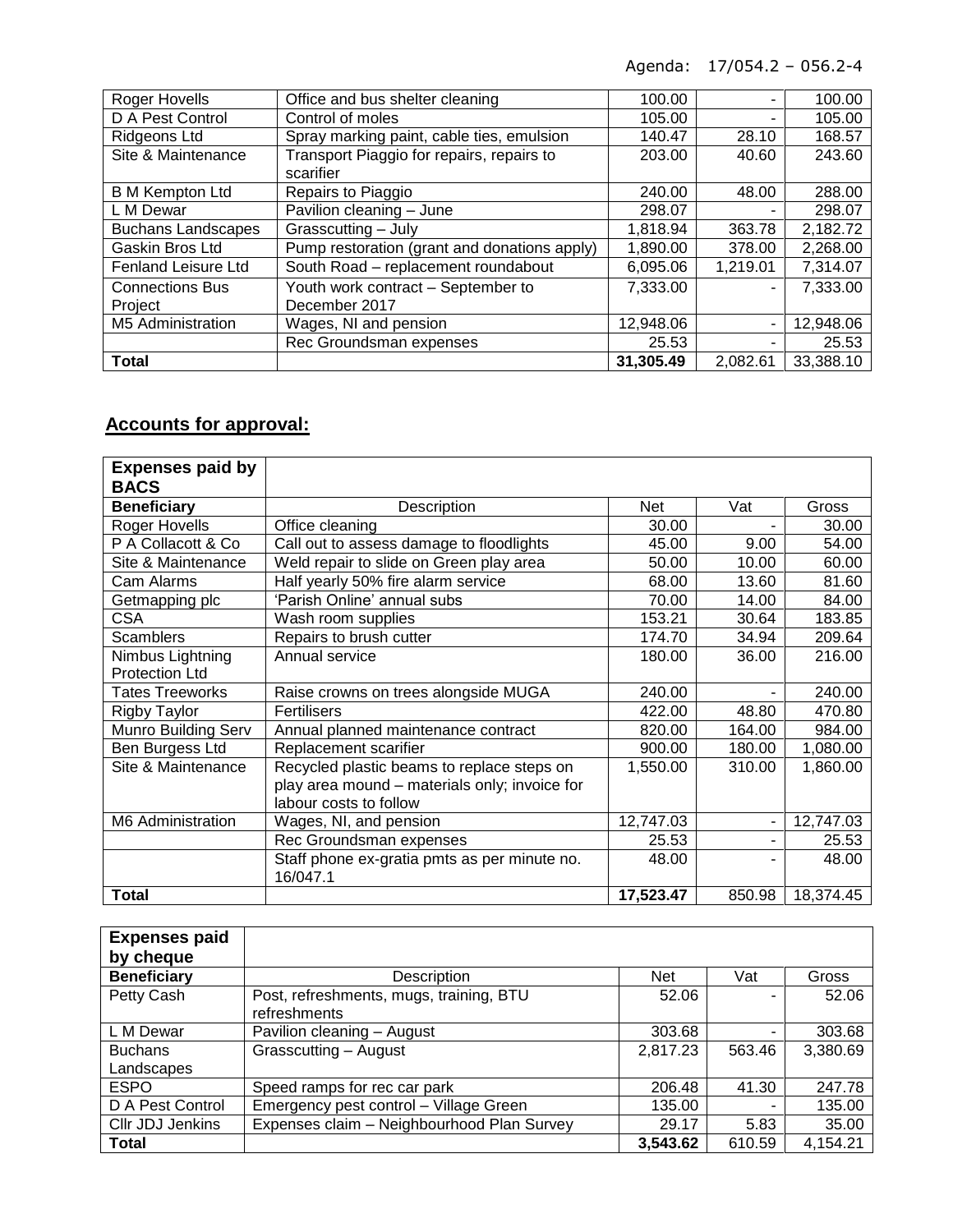# **To Note:** Accounts Paid In 11<sup>th</sup> July to 13<sup>th</sup> September 2017:

| <b>Net Income</b>                                  |           |
|----------------------------------------------------|-----------|
| <b>Allotment Rents</b>                             | 12.00     |
| <b>Burial Ground</b>                               | 575.00    |
| <b>Ground Takings</b>                              | 1,193.95  |
| <b>Sports Court Fees</b>                           | 1,113.95  |
| <b>Pavilion Rent</b>                               | 785.85    |
| Asset Income                                       | 221.92    |
| Donations - Hollyoaks Vets                         | 61.00     |
| Friends H&I re Pump Restoration                    | 540.00    |
| Friends H&I - grant from Co-Op re Pump Restoration | 1,283.74  |
| H&I Village Society re Pump Restoration            | 250.00    |
| Vat Refund                                         | 10,434.25 |
| Refund from BT re overpayment                      |           |
| <b>Total</b>                                       | 16,624.92 |

# **N.B. Two authorised signatories required to submit accounts due for payment by**

**BACS (Unity Bank**) Cllrs Ewbank and Jenkins to authorise this month's BACS payments please. N.B. Cllr Ewbank has verified the invoices to be paid by BACS.